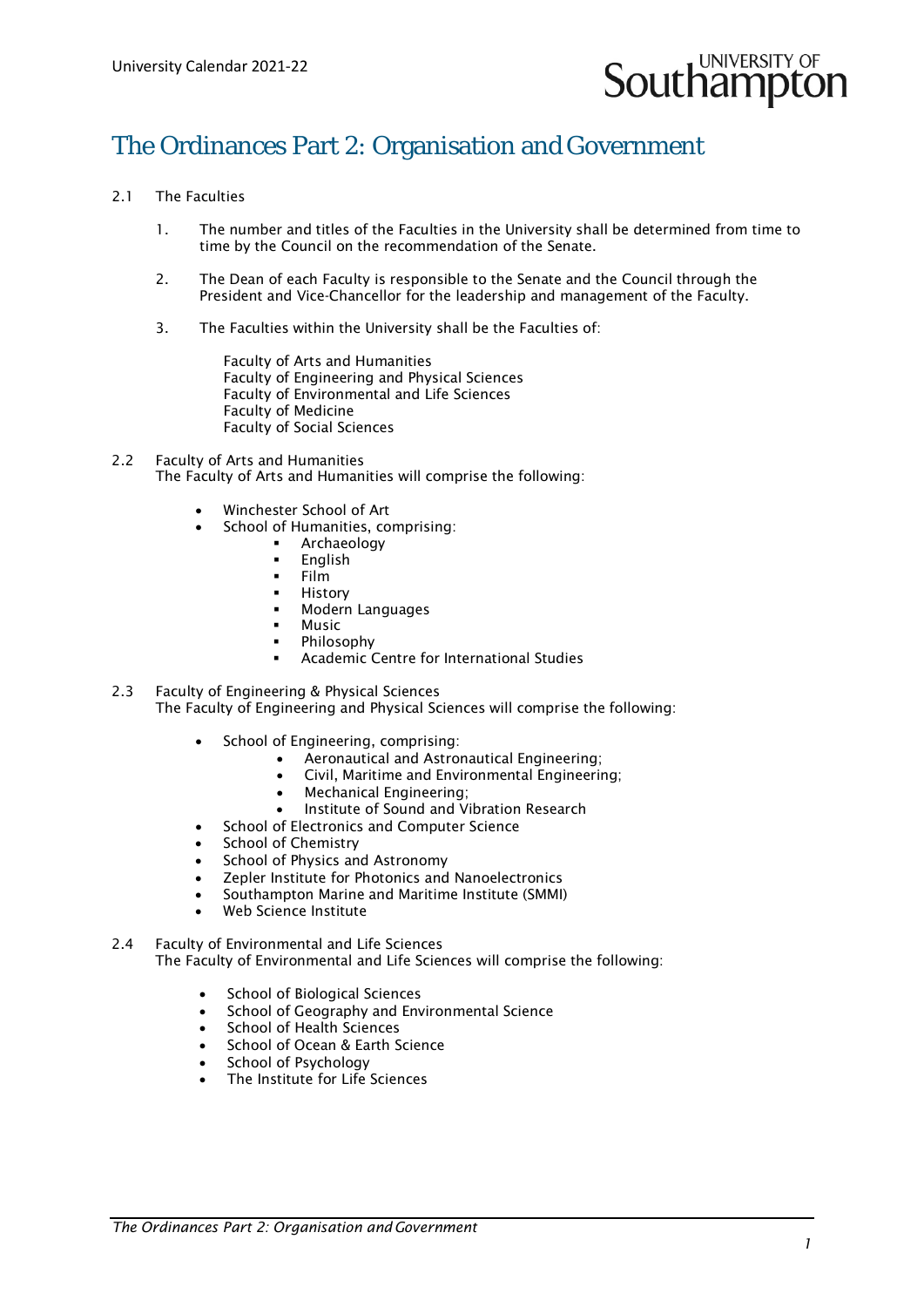# **UNIVERSITY OF** Southamptor

# 2.5 Faculty of Medicine

The Faculty of Medicine will comprise the following:

- School of Medicine, comprising:
	- **Cancer Sciences**
	- Clinical and Experimental Sciences
	- Human Development and Health
	- Medical Education
	- Primary Care, Population Sciences and Medical Education
	- School of Healthcare Enterprise and Innovation

# 2.6 Faculty of Social Sciences

The Faculty of Social Sciences will comprise the following:

- School of Economic, Social and Political Sciences, comprising:
	- **F**conomics
	- Politics and International Relations
	- Social Statistics and Demography
	- Sociology, Social Policy and Criminology
	- **Gerontology**
- School of Education (known as Southampton Education School)
- School of Business (known as Southampton Business School), comprising:
	- Accounting
		- Banking and Finance
		- Strategy, Innovation and Enterprise
		- HR Management and Organisational Behaviour
		- Digital and Data Driven Marketing
		- Decision Analytics and Risk
- School of Law (known as Southampton Law School)
- School of Mathematical Sciences
- Public Engagement with Research (Unit)
- Public Policy@Southampton
- Southampton Statistical Sciences Research Institute (S3RI).
- 2.7 The Powers of the Faculties

Each Faculty shall have the following powers which shall be exercised through the Dean or such boards, committees or advisory groups as may be required for the effective conduct of the business of the Faculty:

- 1. To regulate subject to review by the Senate the teaching, study and examining of the subjects assigned to the Faculty.
- 2. To keep under review the welfare and academic progress of the students enrolled in the Faculty.
- 3. To recommend to the Senate the Examiners for appointment.
- 4. To report to the Senate on Ordinances and Regulations dealing with programmes of study for the Degrees and other distinctions for which the Faculty is responsible.
- 5. To make recommendations for the Award of Degrees (other than Honorary Degrees) Diplomas Certificates Fellowships Studentships Scholarships and Prizes within the Faculty.
- 6. To consider and advise the Dean of the Faculty with regard to the management, planning and development of the Faculty and with regard to the resources made available to it.
- 7. To consider any matters relating to the Faculty or referred to the Faculty and to report its views to the appropriate Body within the University.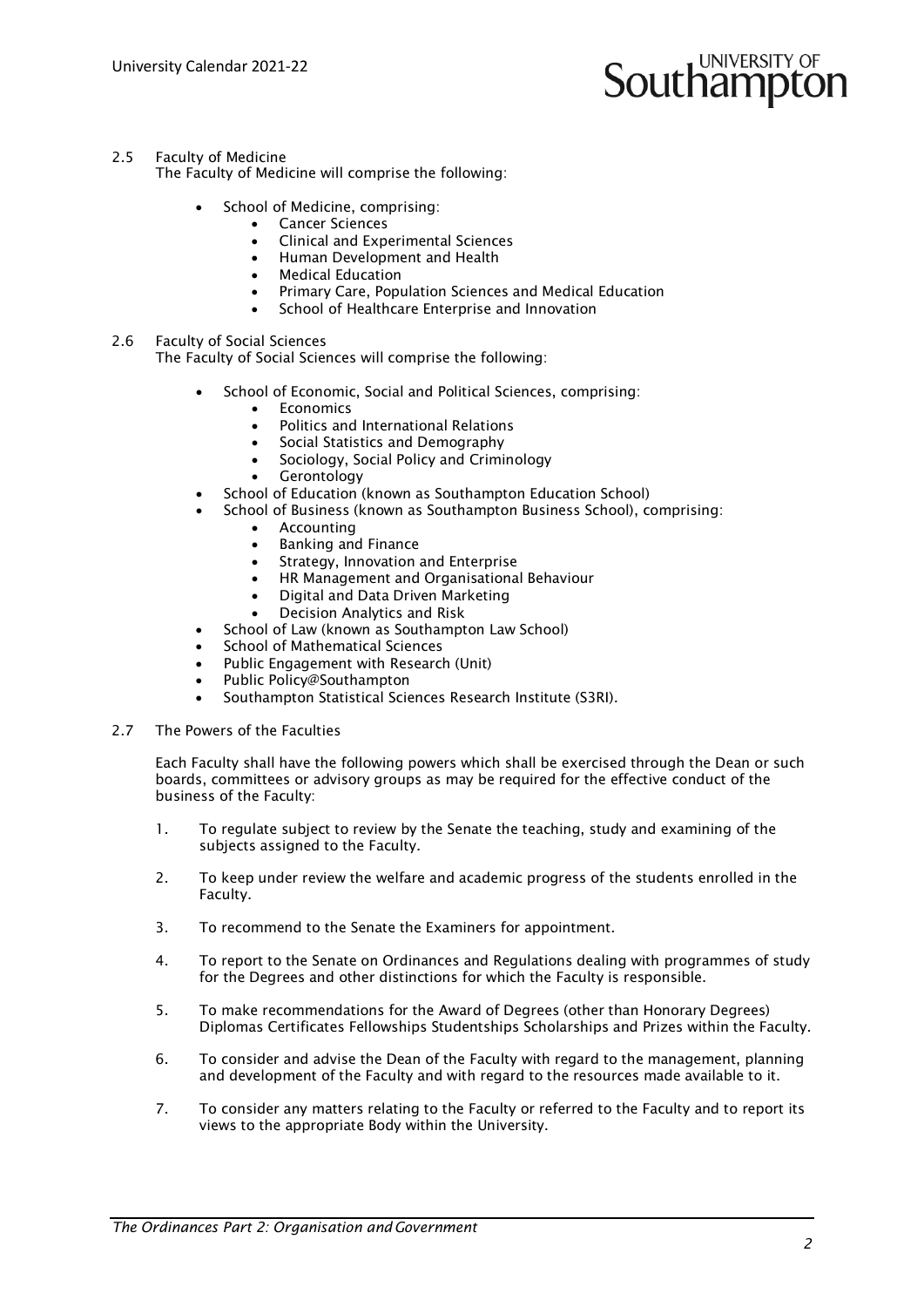

- 2.8 University Research Centres
	- 1. The Director of each University Research Centre is responsible to the Senate and the Council through the Dean of the Faculty concerned for the leadership and management of the Centre.
	- 2. The Senate may authorise University Research Centres to act in a capacity analogous to that of the Faculty with regard to the enrolment and supervision of students. In such instances, the Director of the Research Centre shall ensure mutatis mutandis that all the relevant requirements of Statutes and Ordinances (in particular Ordinances 7.3 and 7.4) are complied with.
- 2.9 Committees

# *2.9.1 General*

- 1. The Council, Senate and Faculties may from time to time appoint subject to the provisions of paragraphs 3 and 4 of this Section such and so many standing special and advisory committees, boards and sub-committees as may seem to them fit and may if they think fit place on them persons who are not members of the appointing Bodies. Such Committees may deal with any matters delegated to them subject to subsequent report to the appointing Bodies. Provided that nothing in this paragraph shall enable the Council to delegate its power to reach a decision under paragraph 7(1) (ii) of Statute 7.
- 2. The appointing Body may make rules of procedure for each Committee but subject thereto every Committee may regulate its own procedure times and places of meeting.
- 3. The Chair of the Council and the President and Vice-Chancellor shall be ex-officio members of every Committee of the Council and of every advisory Committee and other Committee of the University established by the Council, with the exception that The President and Vice Chancellor shall not be a member of the Remuneration Committee.
- 4. The President and Vice-Chancellor shall be ex-officio a member of all Committees of the Senate. The President and Vice-Chancellor may delegate this position to one of the Vice-Presidents. One of the Vice-Presidents, as nominated by the President and Vice-Chancellor, will also be a member ex officio of each committee of the Senate.
- *2.9.2 Joint Committees of the Council and the Senate*

Joint Committees of the Council and the Senate may be set up by the Council and the Senate and shall have such membership as may be mutually agreed between the two bodies.

*2.9.3 Student Membership of Committees and Boards*

The student members of University Committees and Boards shall neither participate in nor receive papers for any business affecting the appointment, promotion or personal affairs of individual members of the staff of the University or affecting the admission, academic assessment or personal affairs of individual students with the exception in both cases of appointments to University committees

*2.9.4 The Senate* 

The Senate shall consist of the following:

- a) The President and Vice Chancellor as Chair of Senate.
- b) The Vice-Presidents.
- c) The Deans of the Faculties
- d) The Chief Operating Officer, Librarian, Chief Information Officer, Academic Registrar, Director of Research & Innovation Services and the Executive Director of Student Experience.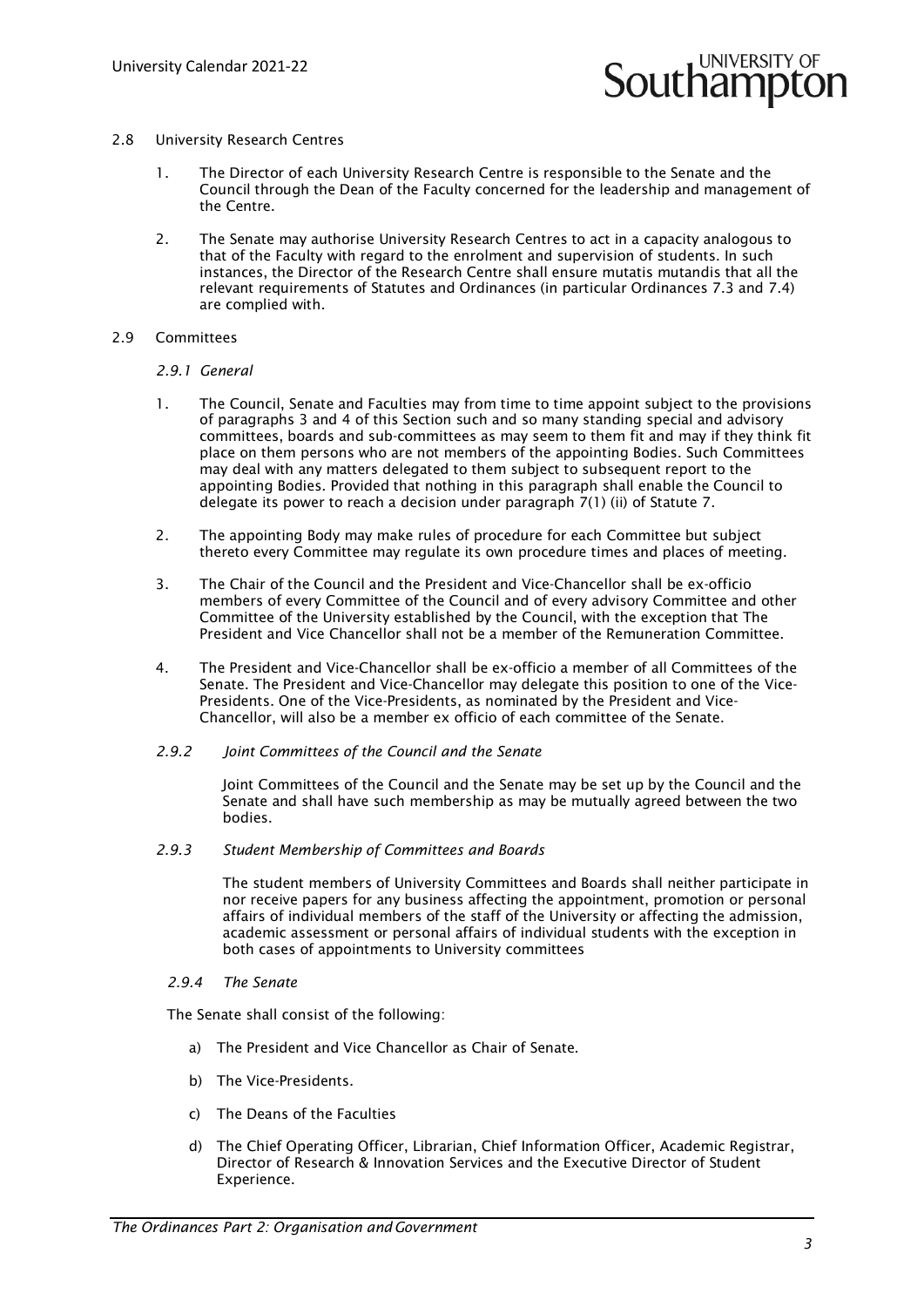e) One representative of the Technical & Experimental (TAE) staff (level4+) and one representative of the Management Specialist and Administrative (MSA) staff from each of iSolutions, the Library, Student and Academic Administration and Student Services to be elected from among their own number according to such procedures and conditions of tenure of office as shall be prescribed by Ordinance.

**Southampton** 

- f) The Director of the Doctoral College.
- g) A total of 42 academic staff drawn from across all University Faculties on ERE contracts to be elected from among their own number according to such numbers, procedures and conditions of tenure of office as set below.
- h) Five registered full-time students of the University to include sabbatical officers of the Students' Union.

#### *2.9.5 The Powers of the Senate*

- (I) Senate has responsibility for oversight of all academic affairs of the University.
- (ii) Academic affairs pertains to:
	- a. teaching, learning, admissions, examinations and assessment;
	- b. research, enterprise, innovation and its associated ethical conduct, together with intellectual property arising from research and/or teaching, academic freedom;
	- c. student discipline (exclusion, suspension and expulsion); and
	- d. the conferment and rescission of degrees (excluding Honorary Degrees), diplomas and certificates including those awarded jointly with other institutions.
- (iii) Senate shall approve, amend or repeal Regulations relating to academic affairs, establishing and abolishing sub committees for this task, and other tasks, if appropriate.
- (iv) Senate shall appoint four members of Senate to be members of Council.
- (v) Senate shall appoint, suspend or remove external and other examiners as appropriate.
- (vi) Senate has the power to accredit awards made by affiliated institutions.
- (vii) Senate shall report annually to Council on the discharge of its responsibilities providing assurance on all academic affairs and associated governance, and also consider and make recommendations to Council, at any time, on the following matters:
	- a. the appointment of a President & Vice Chancellor;
	- b. the names of recipients of Honorary Degrees or other academic distinctions;
	- c. changes to the Statutes and Ordinances which reflect the academic affairs of the
		- University;
	- d. any matter referred to Senate by Council; and
	- e. any other matter that Senate deems appropriate to raise with Council.

# *2.9.6 Elections to membership of the Senate*

For the purposes of the elections provided for in this Ordinance:

"Academic Staff" means anyone employed either full or part time, on an ERE contract.

"Management Specialist and Administrative (MSA) Staff" means those staff responsible to the Director of iSolutions, the Librarian, the Academic Registrar and the Director of Student Services who are not members of the Senate by virtue of any other provision of Ordinance.

The Faculties and Directors of Professional Services directorates shall arrange for elections to be held during the Spring Term each year where vacancies are forthcoming.

FAH 2 from each School (Humanities and WSA),  $(1 \times$  Level 6 and above,  $1 \times 4/5$  from each school), plus two others (1  $\times$  Level 6 and above, 1  $\times$  4/5),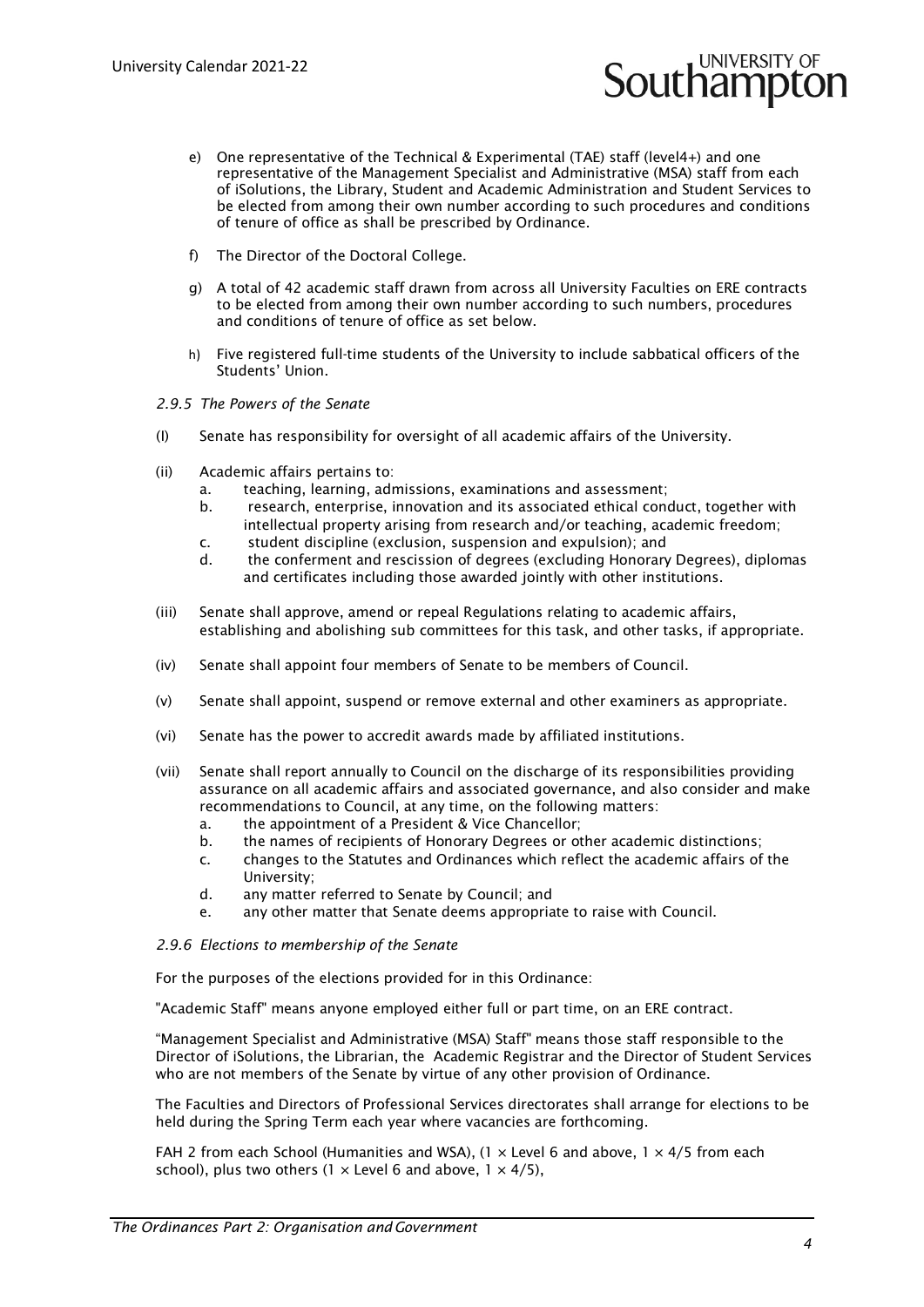

FM 1 from each School (4) plus 4 others (2  $\times$  Level 6 and above, 2  $\times$  4/5),

FELS 1 from each School (5) plus 3 others (at least  $1 \times$  Level 6 and above, at least  $1 \times 4/5$ ),

FEPS 3 from Engineering, 2 from ECS (at least  $1 \times$  Level 6 and above and at least  $1 \times 4/5$  from Engineering and ECS), 1 from each other School (3) plus 4 others (2  $\times$  Level 6 and above, 2  $\times$  $4/5$ ).

FSS 1 from each School (5) plus 3 others (at least  $1 \times 1$  evel 6 and above, at least  $1 \times 4/5$ ).

Persons elected as members of the Senate shall hold office for a period of three years from the 1 August immediately following their election, and shall be eligible for re-election. The periods of office of the persons elected shall be so arranged that as far as possible one-third of the members retire each year.

In electing representatives, faculties and directorates will be mindful of the importance of reflecting fair elected representation of the university community as a whole as far as possible, with the strong desire to ensure equality and diversity among Senate membership.

# *2.1.7 Senate Operation*

- 1. The Academic Registrar shall be the Secretary of Senate.
- 2. Quorum and Voting
	- 2.1 Twenty three members of Senate shall constitute a quorum (one third of total Senate membership, plus one). In the case of an equality of votes the Chair shall have a second or casting vote.
	- 2.2 Voting shall be by show of hands unless any member of Senate requests a ballot which shall be taken if supported by a majority of members present in such manner as the Chair shall direct.
- 3. Notice of Meetings
	- 3.1 Ordinary Meetings of Senate shall be held on such days and at such time and place as Senate may from time to time determine provided that at least one ordinary meeting shall be held each term.
	- 3.2 Notice of each Ordinary Meeting of Senate accompanied by an agenda and papers shall be circulated to each member by the Secretary at least five working days before the date of the meeting. Additional items of business may be added to the agenda with the consent of Senate.
	- 3.3 Members of Senate intending to bring forward any special business at an Ordinary Meeting shall give written notice of such business to the Secretary at least ten days before the date of the meeting. Special business of this kind will not be considered in the absence of the Senate member giving written notice of the matter unless that member has secured the agreement of another Senate member to present it and has so informed the Secretary.
	- 3.4 At least three working days' notice of an Extraordinary Meeting stating the nature of the business to be transacted shall be sent to each member of Senate and the meeting shall not be competent to transact any business other than that mentioned in the notice or directly arising therefrom.
	- 3.5 The Chair shall have power to adjourn any meeting of Senate provided that no business shall be transacted at an adjourned meeting other than the business left unfinished at the meeting which was adjourned. No notice of any adjourned meeting shall be necessary.
- 4. Chairing of Meetings
	- 4.1 The President & Vice Chancellor will chair meetings of Senate ex officio. In the absence of the President & Vice Chancellor a Vice President shall take the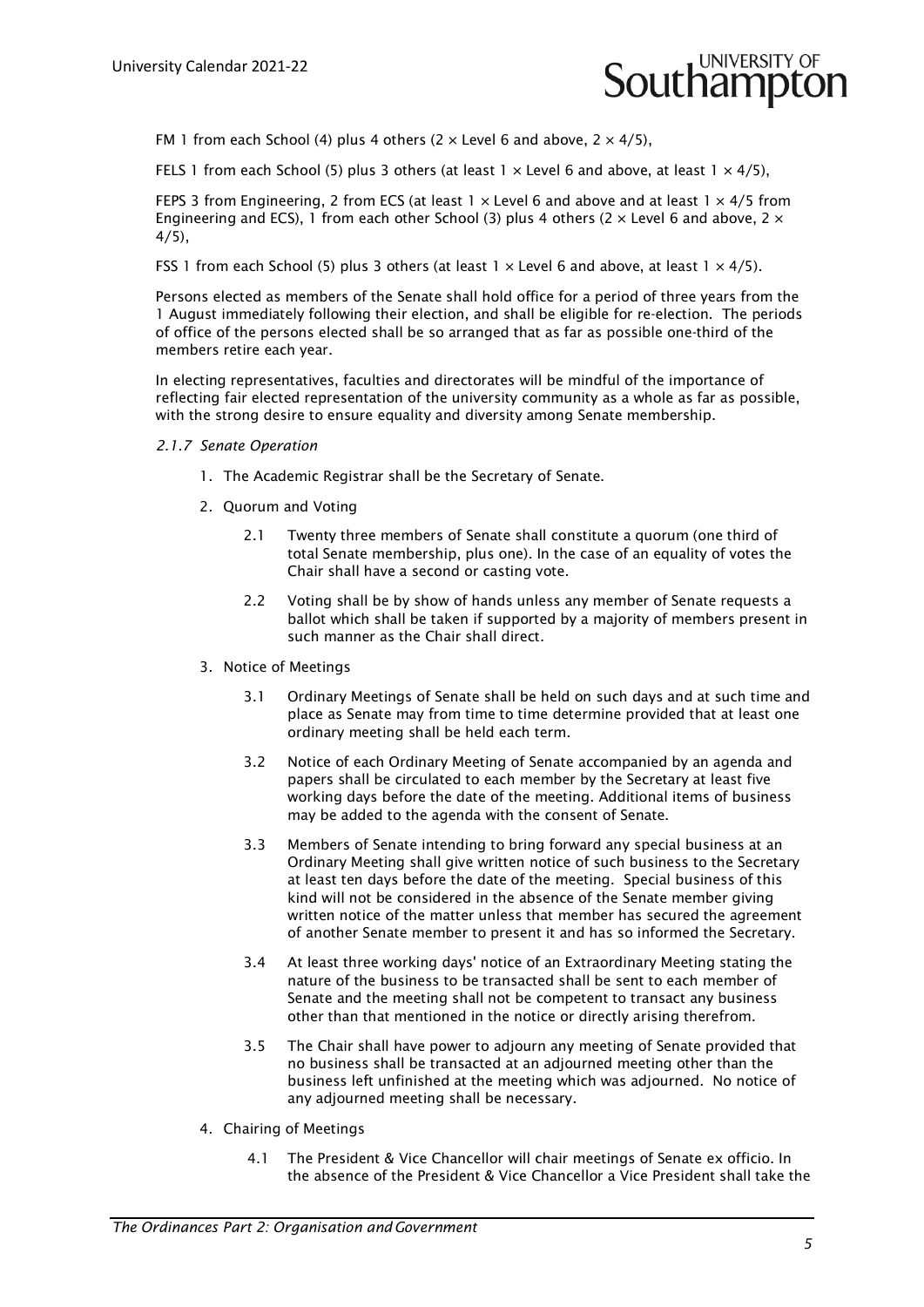

chair of the meeting. In the absence of a Vice President the meeting shall appoint a person to chair the meeting.

- 5. Chair's Action
	- 5.1 Where any urgent matter requires decision between meetings and cannot wait until the next meeting, a decision on any matter under Senate control may be taken by the President & Vice Chancellor (or in their absence, any of the Vice Presidents) acting on behalf of Senate. Any decision made under this provision shall be reported at the next meeting of Senate.
	- 5.2 Where the President & Vice Chancellor (or Vice President) requires opinion from other Senate members on any urgent decision, communication via email can be used to source opinion.
- 6. Conduct of The Senate and Committees of Senate
	- 6.1 The agenda for each meeting of Senate shall indicate which items shall be taken without discussion but any member shall have the right to raise any such items by giving notice to the Secretary prior to the meeting commencing.
	- 6.2 Student members shall not participate in nor have access to any papers for any business affecting individual staff members or students. Student members may represent the interests of another student should they be subject to action by the Senate regarding discipline or appeals.

Members of Senate may propose without notice motions directly arising out of the discussion of a subject before the Senate. Any member may propose that a particular item under discussion by Senate be put to a vote.

- 6.3 A member, when speaking, shall address the Chair. If two or more members speak simultaneously the Chair shall call on one to speak and the other or others shall then be silent. While a member is speaking the other members shall remain silent, unless raising a point of order.
- 6.4 Senate may appoint standing, special or advisory committees, boards and subcommittees for such purposes and with such powers as it thinks fit, may appoint to them persons who are not members of the Senate and may make regulations for their proceedings.
- 6.5 The terms of reference and composition of each committee, board or subcommittee of the Senate shall be reviewed at least annually by the Senate.
- 6.6 Except where otherwise specified in the terms of reference, the Chair of each committee, board or subcommittee of the Senate shall be appointed by the Senate on the recommendation of the President & Vice-Chancellor. Candidates for appointment shall be notified to the President & Vice Chancellor.
- 6.7 The Vice-Chancellor shall be ex officio a member of all committees, boards and subcommittees of the Senate. The Vice-Chancellor may delegate this position to a Vice President.
- 6.8 Between ordinary meetings of any committee or board the Committee or Board Chair shall have power to act on behalf of the committee or board on any matter requiring an immediate or early decision. Any decisions taken by the Chair under these delegated powers shall be reported to the next meeting of the committee.
- 2.10 Removal of Officers and Vacation of Membership of the Council